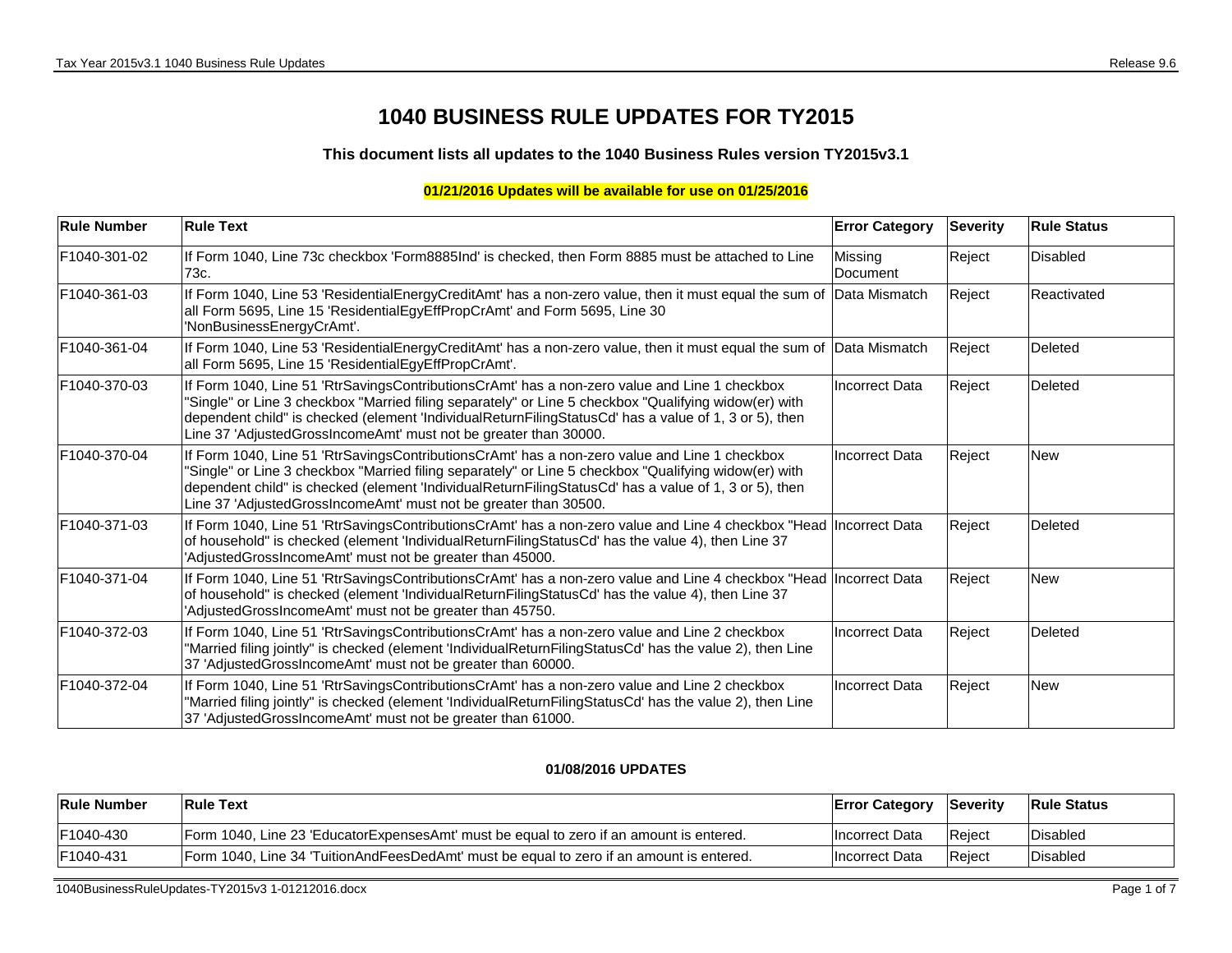| <b>Rule Number</b> | <b>Rule Text</b>                                                                                                                                                 | <b>Error Category</b> | Severity | <b>Rule Status</b> |
|--------------------|------------------------------------------------------------------------------------------------------------------------------------------------------------------|-----------------------|----------|--------------------|
| F4136-024-01       | If Form 4136, Line 10a(d) 'BiodieselMixtureCreditAmt' has a non-zero value, then Line 10a(c)<br>'BiodieselMixtureGallonsQty' must have a non-zero value.         | <b>Missing Data</b>   | Reject   | Active             |
| F4136-025-01       | If Form 4136, Line 10b(d) 'AgriBiodieselMixtureCreditAmt' has a non-zero value, then Line 10b(c)<br>'AgriBiodieselMixtureGallonsQty' must have a non-zero value. | Missing Data          | Reject   | Active             |
| F4136-026-01       | If Form 4136, Line 10c(d) 'RenewableDieselMixtureCrAmt' has a non-zero value, then Line 10c(c)<br>'RenewableDieselMixtureGalsQty' must have a non-zero value.    | <b>Missing Data</b>   | Reject   | Active             |
| F4136-033-01       | If Form 4136, Line 12a(d) 'LiquefiedPetroleumGasCrAmt' has a non-zero value, then Line 12a(c)<br>'LiquefiedPetroleumGasGalsQty' must have a non-zero value.      | <b>Missing Data</b>   | Reject   | Active             |
| F4136-034-01       | If Form 4136, Line 12c(d) 'CompressedNaturalGasCreditAmt' has a non-zero value, then Line 12c(c)<br>'CompressedNaturalGasGalsQty' must have a non-zero value.    | <b>Missing Data</b>   | Reject   | Active             |
| F4136-035-01       | If Form 4136, Line 12b(d) 'PSeriesFuelsCreditAmt' has a non-zero value, then Form 12b(c)<br>'PSeriesFuelsGallonsQty' must have a non-zero value.                 | <b>Missing Data</b>   | Reject   | Active             |
| F4136-036-01       | If Form 4136, Line 12d(d) 'LiquefiedHydrogenCreditAmt' has a non-zero value, then Line 12d(c)<br>'LiquefiedHydrogenGallonsQty' must have a non-zero value.       | <b>Missing Data</b>   | Reject   | Active             |
| F4136-037-01       | If Form 4136, Line 12e(d) 'LiquidFuelDerFromCoalCreditAmt' has a non-zero value, then Line 12e(c)<br>'LiquidFuelDerFromCoalGalsQty' must have a non-zero value.  | <b>Missing Data</b>   | Reject   | Active             |
| F4136-038-01       | If Form 4136, Line 12f(d) 'LiquidFuelDerBiomassCrAmt' has a non-zero value, then Line 12f(c)<br>'LiquidFuelDerBiomassGalsQty' must have a non-zero value.        | <b>Missing Data</b>   | Reject   | Active             |
| F4136-039-01       | If Form 4136, Line 12g(d) 'LiquefiedNaturalGasCreditAmt' has a non-zero value, then Line 12g(c)<br>'LiquefiedNaturalGasGallonsQty' must have a non-zero value.   | <b>Missing Data</b>   | Reject   | Active             |
| F4136-050-01       | If Form 4136, Line 12h(d) 'LiquefiedGasDerBiomassCrAmt' has a non-zero value, then Line 12h(c)<br>'LiquefiedGasDerBiomassGalsQty' must have a non-zero value.    | <b>Missing Data</b>   | Reject   | Active             |
| F4136-051-01       | If Form 4136, Line 12i(d) 'CompressedGasBiomassCreditAmt' has a non-zero value, then Line 12i(c)<br>'CompressedGasBiomassGGEQty' must have a non-zero value.     | <b>Missing Data</b>   | Reject   | Active             |
| F4136-069-01       | If Form 4136, Line 10a(d) 'BiodieselMixtureCreditAmt' has a non-zero value, then Line 10<br>'BiodieselRnwblRegistrationNum' must contain a value.                | <b>Missing Data</b>   | Reject   | Active             |
| F4136-070-01       | If Form 4136, Line 10b(d) 'AgriBiodieselMixtureCreditAmt' has a non-zero value, then Line 10<br>'BiodieselRnwblRegistrationNum' must contain a value.            | <b>Missing Data</b>   | Reject   | Active             |
| F4136-071-01       | If Form 4136, Line 10c(d) 'RenewableDieselMixtureCrAmt' has a non-zero value, then Line 10<br>'BiodieselRnwblRegistrationNum' must contain a value.              | <b>Missing Data</b>   | Reject   | Active             |
| F4136-072-01       | If Form 4136, Line 12a(d) 'LiquefiedPetroleumGasCrAmt' has a non-zero value, then Line 12<br>'AlternativeFuelRegistrationNum' must have a value.                 | <b>Missing Data</b>   | Reject   | Active             |
| F4136-073-01       | If Form 4136, Line 12b(d) 'PSeriesFuelsCreditAmt' has a non-zero value, then Line 12<br>'AlternativeFuelRegistrationNum' must have a value.                      | <b>Missing Data</b>   | Reject   | Active             |
| F4136-074-01       | If Form 4136, Line 12c(d) 'CompressedNaturalGasCreditAmt' has a non-zero value, then Line 12<br>'AlternativeFuelRegistrationNum' must have a value.              | <b>Missing Data</b>   | Reject   | Active             |
| F4136-075-01       | If Form 4136, Line 12d(d) 'LiquefiedHydrogenCreditAmt' has a non-zero value, then Line 12<br>'AlternativeFuelRegistrationNum' must have a value.                 | <b>Missing Data</b>   | Reject   | Active             |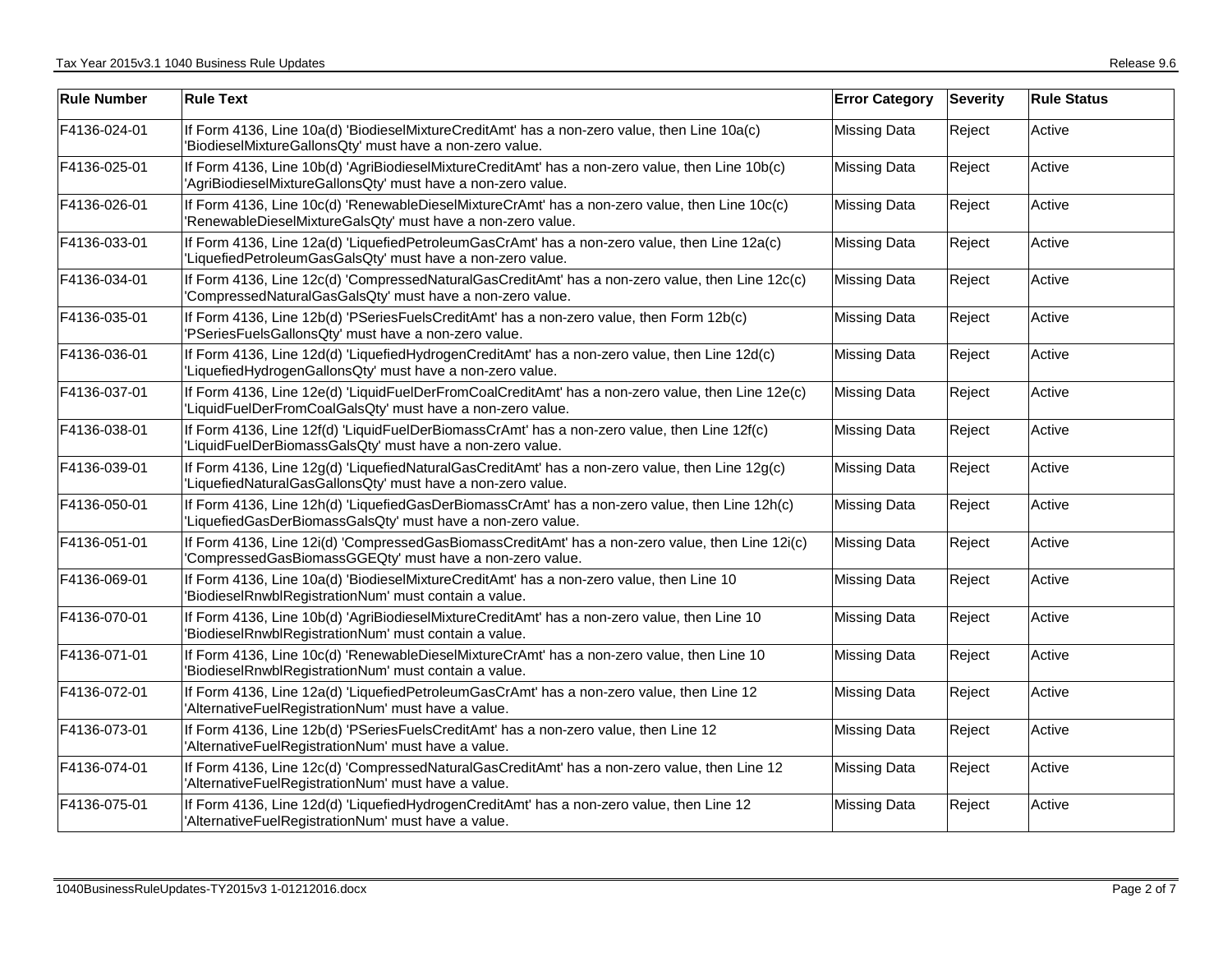| <b>Rule Number</b> | <b>Rule Text</b>                                                                                                                                               | <b>Error Category</b> | <b>Severity</b> | <b>Rule Status</b> |
|--------------------|----------------------------------------------------------------------------------------------------------------------------------------------------------------|-----------------------|-----------------|--------------------|
| F4136-076-01       | If Form 4136, Line 12e (d) 'LiquidFuelDerFromCoalCreditAmt' has a non-zero value, then Line 12<br>'AlternativeFuelRegistrationNum' must have a value.          | <b>Missing Data</b>   | Reject          | Active             |
| F4136-077-01       | If Form 4136, Line 12f (d) 'LiquidFuelDerBiomassCrAmt', has a non-zero value, then Line 12<br>'AlternativeFuelRegistrationNum' must have a value.              | <b>Missing Data</b>   | Reject          | Active             |
| F4136-078-01       | If Form 4136, Line 12g (d) 'LiquefiedNaturalGasCreditAmt', has a non-zero value, then Line 12<br>'AlternativeFuelRegistrationNum' must have a value.           | <b>Missing Data</b>   | Reject          | Active             |
| F4136-079-01       | If Form 4136, Line 12h (d) 'LiquefiedGasDerBiomassCrAmt', has a non-zero value, then Line 12<br>'AlternativeFuelRegistrationNum' must have a value.            | <b>Missing Data</b>   | Reject          | Active             |
| F4136-080-01       | If Form 4136, Line 12i (d) 'CompressedGasBiomassCreditAmt', has a non-zero value, then Line 12<br>'AlternativeFuelRegistrationNum' must have a value.          | <b>Missing Data</b>   | Reject          | Active             |
| F4136-104-01       | Form 4136, Line 10a(d) 'BiodieselMixtureCreditAmt' must be equal to zero if an amount is entered.                                                              | Incorrect Data        | Reject          | <b>Disabled</b>    |
| F4136-105-01       | Form 4136, Line 10b(d) 'AgriBiodieselMixtureCreditAmt' must be equal to zero if an amount is entered.                                                          | <b>Incorrect Data</b> | Reject          | <b>Disabled</b>    |
| F4136-106-01       | Form 4136, Line 10c(d) 'RenewableDieselMixtureCrAmt' must be equal to zero if an amount is entered.                                                            | Incorrect Data        | Reject          | Disabled           |
| F4136-107-01       | Form 4136, Line 12a(d) 'LiquefiedPetroleumGasCrAmt' must be equal to zero if an amount is entered.                                                             | <b>Incorrect Data</b> | Reject          | <b>Disabled</b>    |
| F4136-108-01       | Form 4136, Line 12b(d) 'PSeriesFuelsCreditAmt' must be equal to zero if an amount is entered.                                                                  | <b>Incorrect Data</b> | Reject          | <b>Disabled</b>    |
| F4136-109-01       | Form 4136, Line 12c(d) 'CompressedNaturalGasCreditAmt' must be equal to zero if an amount is<br>entered.                                                       | <b>Incorrect Data</b> | Reject          | Disabled           |
| F4136-110-01       | Form 4136, Line 12e(d) 'LiquidFuelDerFromCoalCreditAmt' must be equal to zero if an amount is<br>entered.                                                      | Incorrect Data        | Reject          | <b>Disabled</b>    |
| F4136-111-01       | Form 4136, Line 12f(d) 'LiquidFuelDerBiomassCrAmt' must be equal to zero if an amount is entered.                                                              | <b>Incorrect Data</b> | Reject          | <b>Disabled</b>    |
| F4136-112-01       | Form 4136, Line 12g(d) 'LiquefiedNaturalGasCreditAmt' must be equal to zero if an amount is entered.                                                           | <b>Incorrect Data</b> | Reject          | <b>Disabled</b>    |
| F4136-113-01       | Form 4136, Line 12h(d) 'LiquefiedGasDerBiomassCrAmt' must be equal to zero if an amount is entered.                                                            | <b>Incorrect Data</b> | Reject          | <b>Disabled</b>    |
| F4136-114-01       | Form 4136, Line 12i(d) 'CompressedGasBiomassCreditAmt' must be equal to zero if an amount is<br>entered.                                                       | Incorrect Data        | Reject          | Disabled           |
| F4136-130          | Form 4136, Line 12d(d) 'LiquefiedHydrogenCreditAmt' must be equal to zero if an amount is entered.                                                             | Incorrect Data        | Reject          | <b>Disabled</b>    |
| F4562-002-01       | If Form 4562, Line 1, 'MaximumDollarLimitationAmt' has a non-zero value, then Line 1,<br>'MaximumDollarLimitationAmt' must not be greater than 535,000.        | Incorrect Data        | Reject          | Active             |
| F4562-002-02       | If Form 4562, Line 1, 'MaximumDollarLimitationAmt' has a non-zero value, then Line 1,<br>'MaximumDollarLimitationAmt' must not be greater than 25,000.         | <b>Incorrect Data</b> | Reject          | Deleted            |
| F4562-003-01       | If Form 4562, Line 3, 'ThresholdCostOfSect179PropAmt' has a non-zero value, then Line 3,<br>ThresholdCostOfSect179PropAmt' must not be greater than 2,000,000. | <b>Incorrect Data</b> | Reject          | Active             |
| F4562-003-02       | If Form 4562, Line 3, 'ThresholdCostOfSect179PropAmt' has a non-zero value, then Line 3,<br>'ThresholdCostOfSect179PropAmt' must not be greater than 200,000.  | <b>Incorrect Data</b> | Reject          | Deleted            |
| F5074-001-01       | Form 5074, Line 17 'EducatorExpensesAmt' must be equal to zero if an amount is entered.                                                                        | <b>Incorrect Data</b> | Reject          | <b>Disabled</b>    |
| F5074-002          | Form 5074, Line 27 'TuitionAndFeesDedAmt' must be equal to zero if an amount is entered.                                                                       | <b>Incorrect Data</b> | Reject          | Disabled           |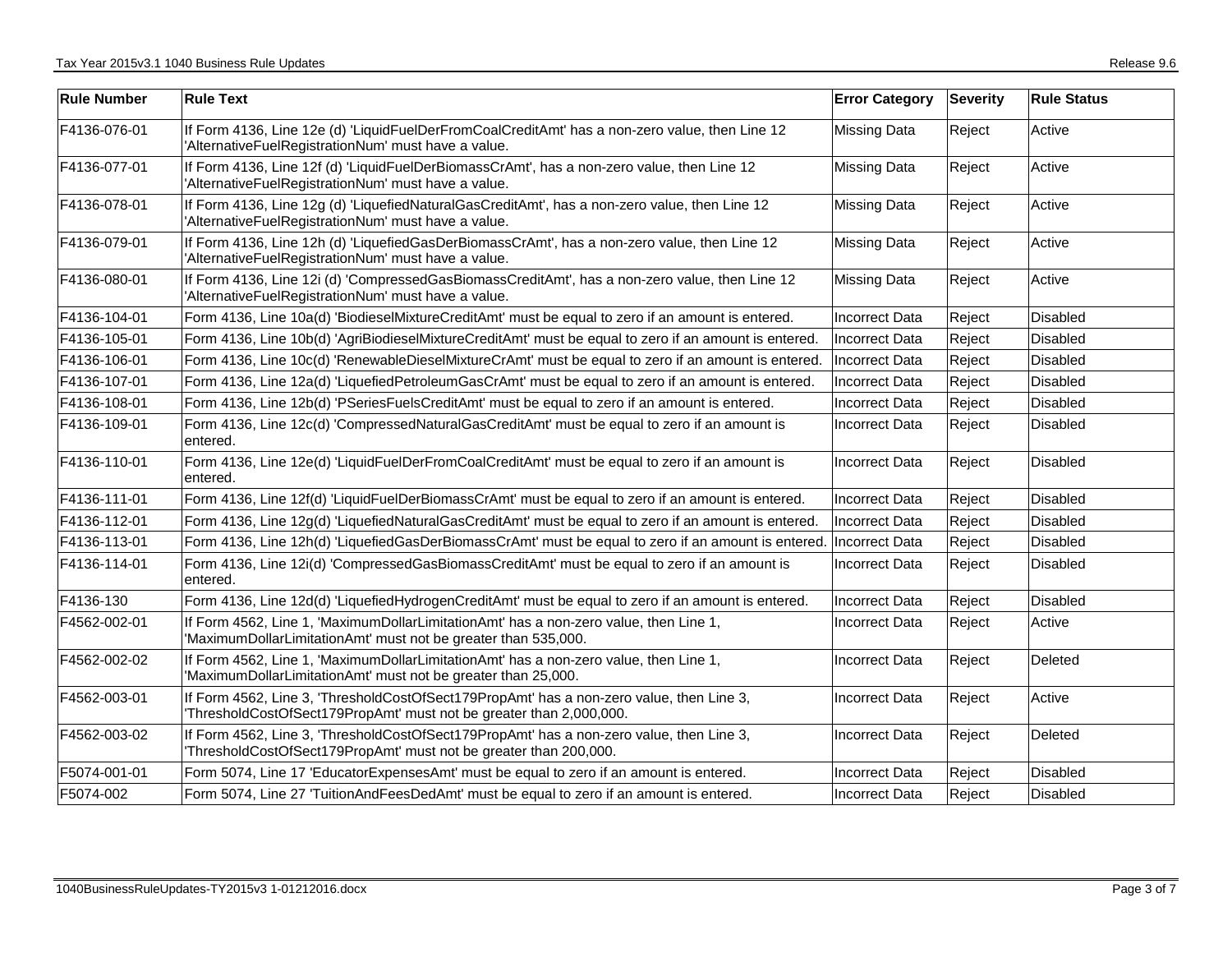| <b>Rule Number</b> | <b>Rule Text</b>                                                                                                                                                                                                                                                                                                                                                                                                                                                                                                                                                                                                                                                                                                                                                                                                                                                                                                                                             | <b>Error Category</b> | <b>Severity</b> | <b>Rule Status</b> |
|--------------------|--------------------------------------------------------------------------------------------------------------------------------------------------------------------------------------------------------------------------------------------------------------------------------------------------------------------------------------------------------------------------------------------------------------------------------------------------------------------------------------------------------------------------------------------------------------------------------------------------------------------------------------------------------------------------------------------------------------------------------------------------------------------------------------------------------------------------------------------------------------------------------------------------------------------------------------------------------------|-----------------------|-----------------|--------------------|
| F5695-003-02       | If there are two Forms 5695 in the return and their SSNs are not equal then one of the forms must not<br>have a value in fields other than the following: Line 17a 'HomeLocatedInUSAInd', Line 17b<br>'EgyPropCrMainHomeUSAddress', Line 17c 'ImprvRItdToConstMainHomeInd', Line 18<br>'TotNonBusinessEgyPropCrPYAmt', Line 19a 'InsulationOrSysHtGnLossCostAmt', Line 19b<br>'ExteriorDoorsCostAmt', Line 19c 'MetalOrAsphaltRoofCostAmt', Line 19d<br>'ExteriorWndwOrSkylightCostAmt', Line 19e 'ExtWndwOrSkylightCostLimitAmt', Line 19f<br>'PriorYearWindowExpnsAmt', Line 19g 'MaxEgyCrLessPYWindowExpnsAmt', Line 19h<br>'CrAfterAppWndwExpnsLimitAmt', Line 20 'PartialEnergyImprvCostAmt', Line 21<br>'EnergyEffcntImprvStdPctCrAmt', Line 22a 'EnergyEffcntBldgPropCostAmt', Line 22b<br>'QualifiedNaturalGasCostAmt', Line 22c 'AdvncMainAirCirctngFanCostAmt', Line 23<br>'InternalEnergyImprvCostAmt', Line 24 'TotalEnergyImprovementsCostAmt'. | Incorrect Data        | Reject          | Active             |
| F5695-004-02       | If Form 5695, Line 25 'MaximumResidentialEnergyCrAmt' equals 1000, then Line 25<br>'MarriedTPWMoreThanOneHomeCd' must have a value.                                                                                                                                                                                                                                                                                                                                                                                                                                                                                                                                                                                                                                                                                                                                                                                                                          | <b>Missing Data</b>   | Reject          | Active             |
| F5695-005-02       | If Form 1040, Line 2 checkbox "Married filing jointly" is not checked (element<br>IndividualReturnFilingStatusCd' does not have the value 2), then Form 5695, Line 30<br>'NonBusinessEnergyCrAmt' must not be greater than 500.                                                                                                                                                                                                                                                                                                                                                                                                                                                                                                                                                                                                                                                                                                                              | <b>Incorrect Data</b> | Reject          | Active             |
| F5695-006-02       | If Form 5695, Line 30 'NonBusinessEnergyCrAmt' has a value greater than zero, then Line 17a<br>'HomeLocatedInUSAInd' must have a choice of "Yes" indicated.                                                                                                                                                                                                                                                                                                                                                                                                                                                                                                                                                                                                                                                                                                                                                                                                  | <b>Incorrect Data</b> | Reject          | Active             |
| F5695-007-02       | If Form 5695, Line 30 'NonBusinessEnergyCrAmt' has a value greater than zero, then Line 17b<br>'EgyPropCrMainHomeUSAddress' must have a value.                                                                                                                                                                                                                                                                                                                                                                                                                                                                                                                                                                                                                                                                                                                                                                                                               | <b>Missing Data</b>   | Reject          | Active             |
| F5695-008-02       | If Form 5695, Line 30 'NonBusinessEnergyCrAmt' has a value greater than zero, then Line 17c<br>'ImprvRItdToConstMainHomeInd' must have a choice of "Yes" or "No" indicated.                                                                                                                                                                                                                                                                                                                                                                                                                                                                                                                                                                                                                                                                                                                                                                                  | <b>Missing Data</b>   | Reject          | Active             |
| F5695-009-02       | If Form 5695, Line 30 'NonBusinessEnergyCrAmt' has a value greater than 500, then Form 1040, Line 2  Incorrect Data<br>checkbox "Married filing jointly" must be checked (element 'IndividualReturnFilingStatusCd' must have<br>the value 2).                                                                                                                                                                                                                                                                                                                                                                                                                                                                                                                                                                                                                                                                                                                |                       | Reject          | Active             |
| F5695-010-02       | If Form 5695, Line 30 'NonBusinessEnergyCrAmt' has a value greater than 500, then two Forms 5695<br>must be present in the return.                                                                                                                                                                                                                                                                                                                                                                                                                                                                                                                                                                                                                                                                                                                                                                                                                           | <b>Incorrect Data</b> | Reject          | Active             |
| F5695-011-02       | Form 5695, Line 22b 'QualifiedNaturalGasCostAmt' must not be greater than 150.                                                                                                                                                                                                                                                                                                                                                                                                                                                                                                                                                                                                                                                                                                                                                                                                                                                                               | <b>Incorrect Data</b> | Reject          | Active             |
| F5695-012-02       | Form 5695, Line 22c 'AdvncMainAirCirctngFanCostAmt' must not be greater than 50.                                                                                                                                                                                                                                                                                                                                                                                                                                                                                                                                                                                                                                                                                                                                                                                                                                                                             | <b>Incorrect Data</b> | Reject          | Active             |
| F5695-013-02       | Form 5695, Line 23 'InternalEnergyImprvCostAmt' must not be greater than 500.                                                                                                                                                                                                                                                                                                                                                                                                                                                                                                                                                                                                                                                                                                                                                                                                                                                                                | <b>Incorrect Data</b> | Reject          | Active             |
| F5695-014-02       | Form 5695, Line 30 'NonBusinessEnergyCrAmt' must not be greater than 1000.                                                                                                                                                                                                                                                                                                                                                                                                                                                                                                                                                                                                                                                                                                                                                                                                                                                                                   | Incorrect Data        | Reject          | Active             |
| F5695-017          | If Form 1040, Line 2 checkbox "Married filing jointly" is not checked (element<br>IndividualReturnFilingStatusCd' does not have the value 2), then Form 5695, Line 27<br>'MaximumResidentialEnergyCrAmt' must not be greater than 500.                                                                                                                                                                                                                                                                                                                                                                                                                                                                                                                                                                                                                                                                                                                       | <b>Incorrect Data</b> | Reject          | Active             |
| F5695-018          | Form 5695, Part II 'NonBusinessEgyEffcntPropCrGrp' must not be present (i.e., Lines 17 through 30<br>must not have entries).                                                                                                                                                                                                                                                                                                                                                                                                                                                                                                                                                                                                                                                                                                                                                                                                                                 | Incorrect Data        | Reject          | Disabled           |
| F6478-016          | Form 6478, Line 1, 'Qlfy2ndBiofuelProdFuelGalsQty' must be equal to zero if an amount is entered.                                                                                                                                                                                                                                                                                                                                                                                                                                                                                                                                                                                                                                                                                                                                                                                                                                                            | <b>Incorrect Data</b> | Reject          | <b>Disabled</b>    |
| F6478-017          | Form 6478, Line 1 'Qlfy2ndBiofuelProdFuelCrAmt' must be equal to zero if an amount is entered.                                                                                                                                                                                                                                                                                                                                                                                                                                                                                                                                                                                                                                                                                                                                                                                                                                                               | Incorrect Data        | Reject          | Disabled           |
| F6478-018          | Form 6478, Line 2 'FuelsCreditRegistrationNum' must not have a value.                                                                                                                                                                                                                                                                                                                                                                                                                                                                                                                                                                                                                                                                                                                                                                                                                                                                                        | Incorrect Data        | Reject          | <b>Disabled</b>    |
| F6478-019          | Form 6478, Line 2 'OtherIncomeAmt' must be equal to zero if an amount is entered.                                                                                                                                                                                                                                                                                                                                                                                                                                                                                                                                                                                                                                                                                                                                                                                                                                                                            | <b>Incorrect Data</b> | Reject          | Disabled           |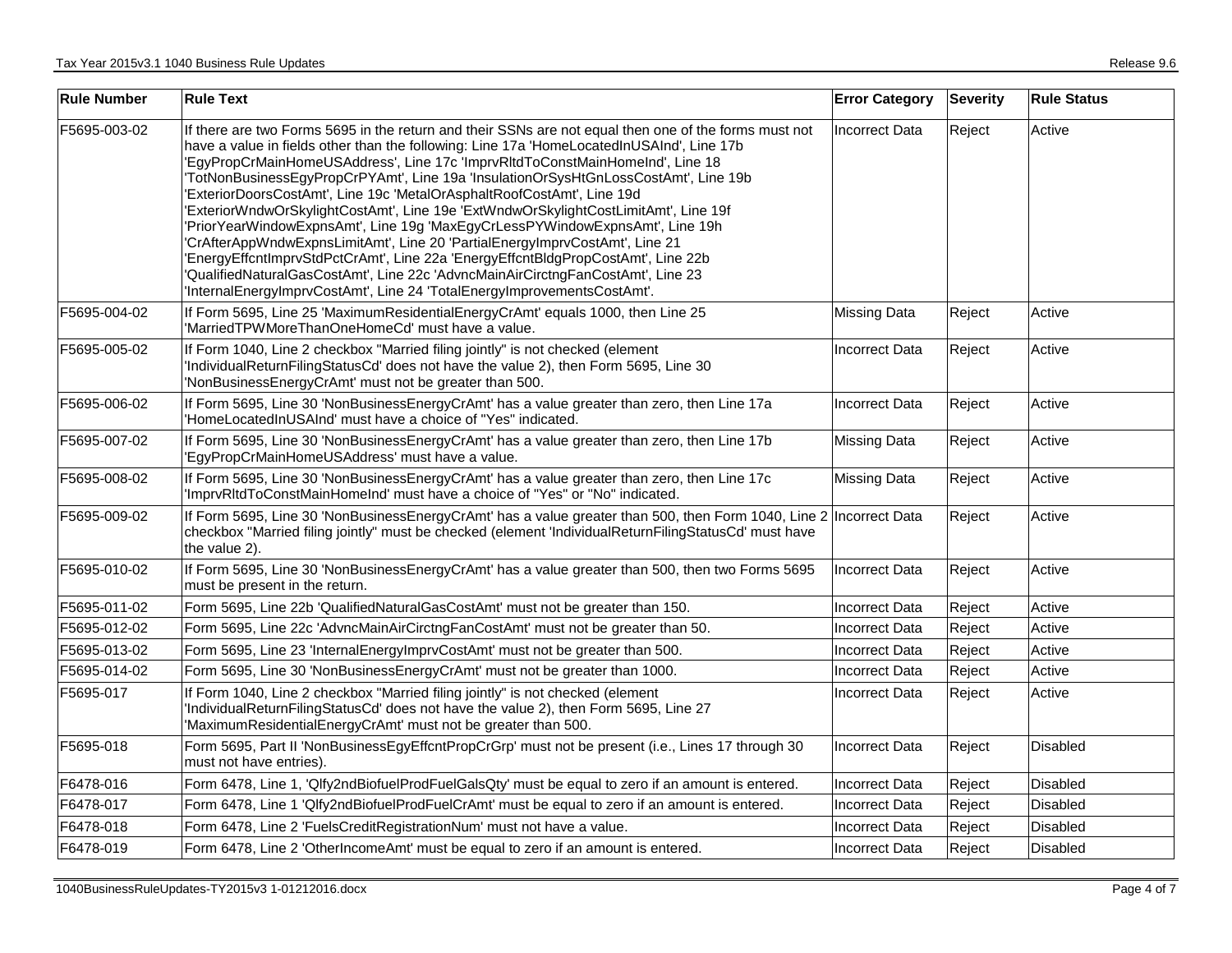| <b>Rule Number</b> | <b>Rule Text</b>                                                                                                                                                                                                                                                                                                                                                                                                   | <b>Error Category</b> | <b>Severity</b>    | <b>Rule Status</b> |
|--------------------|--------------------------------------------------------------------------------------------------------------------------------------------------------------------------------------------------------------------------------------------------------------------------------------------------------------------------------------------------------------------------------------------------------------------|-----------------------|--------------------|--------------------|
| F6765-003-01       | Form 6765, Line 10 'FixedBasedPct' must not be greater than 16% (0.16000).                                                                                                                                                                                                                                                                                                                                         | Incorrect Data        | Reject             | Active             |
| F6765-004-01       | If Form 6765 has significant data on any Line in Section A (Lines 1 through 17), then if an amount is<br>entered on any Line in Section B (Lines 18 through 32) it must have a zero value.                                                                                                                                                                                                                         | Incorrect Data        | Reject             | Active             |
| F6765-005-01       | If Form 6765 is present in the return then there can only be entries in Line 37<br>'ResearchActivitiesIncrCrAmt', Line 38 'CYResearchCreditAmt', Line 39<br>'EstateOrTrustAllocatedBenefAmt' and/or Line 40 'NetEstateOrTrustAllocBenefAmt'.                                                                                                                                                                       | <b>Incorrect Data</b> | Reject             | <b>Disabled</b>    |
| F8689-001-01       | Form 8689, Line 17 'EducatorExpensesAmt' must be equal to zero if an amount is entered.                                                                                                                                                                                                                                                                                                                            | Incorrect Data        | Reject             | <b>Disabled</b>    |
| F8689-002          | Form 8689, Line 27 'TuitionAndFeesDedAmt' must be equal to zero if an amount is entered.                                                                                                                                                                                                                                                                                                                           | <b>Incorrect Data</b> | Reject             | <b>Disabled</b>    |
| F8820-001-01       | Form 8820, Line 2(b) 'EmployerDifferentialWageCrAmt' must be equal to zero if an amount is entered.                                                                                                                                                                                                                                                                                                                | IIncorrect Data       | Reject             | <b>Disabled</b>    |
| F8835-001          | Form 8835, 'IndianCoalTonPrdcdSoldQty' must be equal to zero if a value is entered.                                                                                                                                                                                                                                                                                                                                | <b>Incorrect Data</b> | Reject             | <b>Disabled</b>    |
| F8835-002          | Form 8835, 'TotIndianCoalTonPrdcdSoldCrAmt' must be equal to zero if an amount is entered.                                                                                                                                                                                                                                                                                                                         | <b>Incorrect Data</b> | Reject             | <b>Disabled</b>    |
| F8844-001-03       | Form 8844, line 1, 'TotalQualifiedEmpwrZoneWgsAmt' must be equal to zero if an amount is entered.                                                                                                                                                                                                                                                                                                                  | <b>Incorrect Data</b> | Reject             | <b>Disabled</b>    |
| F8844-002-01       | Form 8844, Line 2, 'Current Year Credit Amt' must be equal to zero if an amount is entered.                                                                                                                                                                                                                                                                                                                        | <b>Incorrect Data</b> | Reject             | <b>Disabled</b>    |
| F8845-001-01       | Form 8845, Line 1, 'TotQlfyWagesEmplHlthInsAmt' must be equal to zero if an amount is entered.                                                                                                                                                                                                                                                                                                                     | Incorrect Data        | Reject             | <b>Disabled</b>    |
| F8845-002-01       | Form 8845, Line 2, 'CY93TotQlfyWagesEmplHlthInsAmt' must be equal to zero if an amount is entered.                                                                                                                                                                                                                                                                                                                 | Incorrect Data        | Reject             | Disabled           |
| F8845-003-01       | Form 8845, Line 3, 'IncrementalIncreaseAmt' must be equal to zero if an amount is entered.                                                                                                                                                                                                                                                                                                                         | <b>Incorrect Data</b> | Reject             | <b>Disabled</b>    |
| F8845-004-01       | Form 8845, Line 4, 'CurrentYearCreditAmt' must be equal to zero if an amount is entered.                                                                                                                                                                                                                                                                                                                           | <b>Incorrect Data</b> | Reject             | <b>Disabled</b>    |
| F8864-001          | Form 8864, Line 1(c), 'BiodieselAmt' must be equal to zero if an amount is entered.                                                                                                                                                                                                                                                                                                                                | <b>Incorrect Data</b> | Reject             | <b>Disabled</b>    |
| F8864-002-01       | Form 8864, Line 2(c), 'AgriBiodieselAmt' must be equal to zero if an amount is entered.                                                                                                                                                                                                                                                                                                                            | <b>Incorrect Data</b> | Reject             | <b>Disabled</b>    |
| F8864-003-02       | Form 8864, Line 3(c), 'RenewableDieselAmt' must be equal to zero if an amount is entered.                                                                                                                                                                                                                                                                                                                          | <b>Incorrect Data</b> | Reject             | <b>Disabled</b>    |
| F8864-004          | Form 8864, Line 4(c), 'BiodieselMixAmt' must be equal to zero if an amount is entered.                                                                                                                                                                                                                                                                                                                             | <b>Incorrect Data</b> | Reject             | <b>Disabled</b>    |
| F8864-005-01       | Form 8864, Line 5(c), 'AgriBiodieselIncludedAmt' must be equal to zero if an amount is entered.                                                                                                                                                                                                                                                                                                                    | <b>Incorrect Data</b> | Reject             | <b>Disabled</b>    |
| F8864-006          | Form 8864, Line 6(c), 'RenewableDieselInclMixtureAmt' must be equal to zero if an amount is entered.                                                                                                                                                                                                                                                                                                               | <b>Incorrect Data</b> | Reject             | <b>Disabled</b>    |
| F8864-007          | Form 8864, Line 7(c), 'QualifiedAgriBioDieselProdAmt' must be equal to zero if an amount is entered.                                                                                                                                                                                                                                                                                                               | <b>Incorrect Data</b> | Reject             | Disabled           |
| F8864-008          | Form 8864, Line 8, 'BiodieselPlusAgriBioDieselAmt' must be equal to zero if an amount is entered.                                                                                                                                                                                                                                                                                                                  | Incorrect Data        | Reject             | <b>Disabled</b>    |
| F8900-001-01       | If Form 8900 is present in the return, then Lines (1) 'QlfyRIrdTrackMaintExpendAmt', (2)<br>'FiftyPctRIrdTrackMaintExpndAmt', (3a) 'MilesOfRIrdTrackOwnorLsdQty', (3b)<br>'LessNumOfMileRIrdTrckIsAsgnQty', (3c) 'MIRIrdTrckAsgnByOwnrOrLsseeQty', (3d)<br>/TotalRIrdTrackMilesQty', (4) 'AdjustedTotalRailroadTrackAmt', and (5) 'QualifiedPctOfRIrdTrackAmt',<br>must have a zero value if an amount is entered. | <b>Incorrect Data</b> | Reject and<br>Stop | <b>Disabled</b>    |
| F8908-001-01       | Form 8908, Line 1a, 'TotalHomesMeetingStandardQty' must be equal to zero if an amount is entered.                                                                                                                                                                                                                                                                                                                  | <b>Incorrect Data</b> | Reject             | <b>Disabled</b>    |
| F8908-002-01       | Form 8908, Line 1b, 'TotalHomesStandardAmt' must be equal to zero if an amount is entered.                                                                                                                                                                                                                                                                                                                         | <b>Incorrect Data</b> | Reject             | Disabled           |
| F8908-003-01       | Form 8908, Line 2a, 'TotalMfrHmMeetingStdQty' must be equal to zero if an amount is entered.                                                                                                                                                                                                                                                                                                                       | Incorrect Data        | Reject             | <b>Disabled</b>    |
| F8908-004-01       | Form 8908, Line 2b, 'TotalManufactureHomesAmt' must be equal to zero if an amount is entered.                                                                                                                                                                                                                                                                                                                      | <b>Incorrect Data</b> | Reject             | <b>Disabled</b>    |
| F8911-001          | If Form 8911 is present in the return, then there can only be entries on Line 8<br>'AltFuelVehRefuelPropCreditAmt' or Line 9 'BusinessInvstUsePartOfCrAmt'.                                                                                                                                                                                                                                                        | <b>Incorrect Data</b> | Reject             | Disabled           |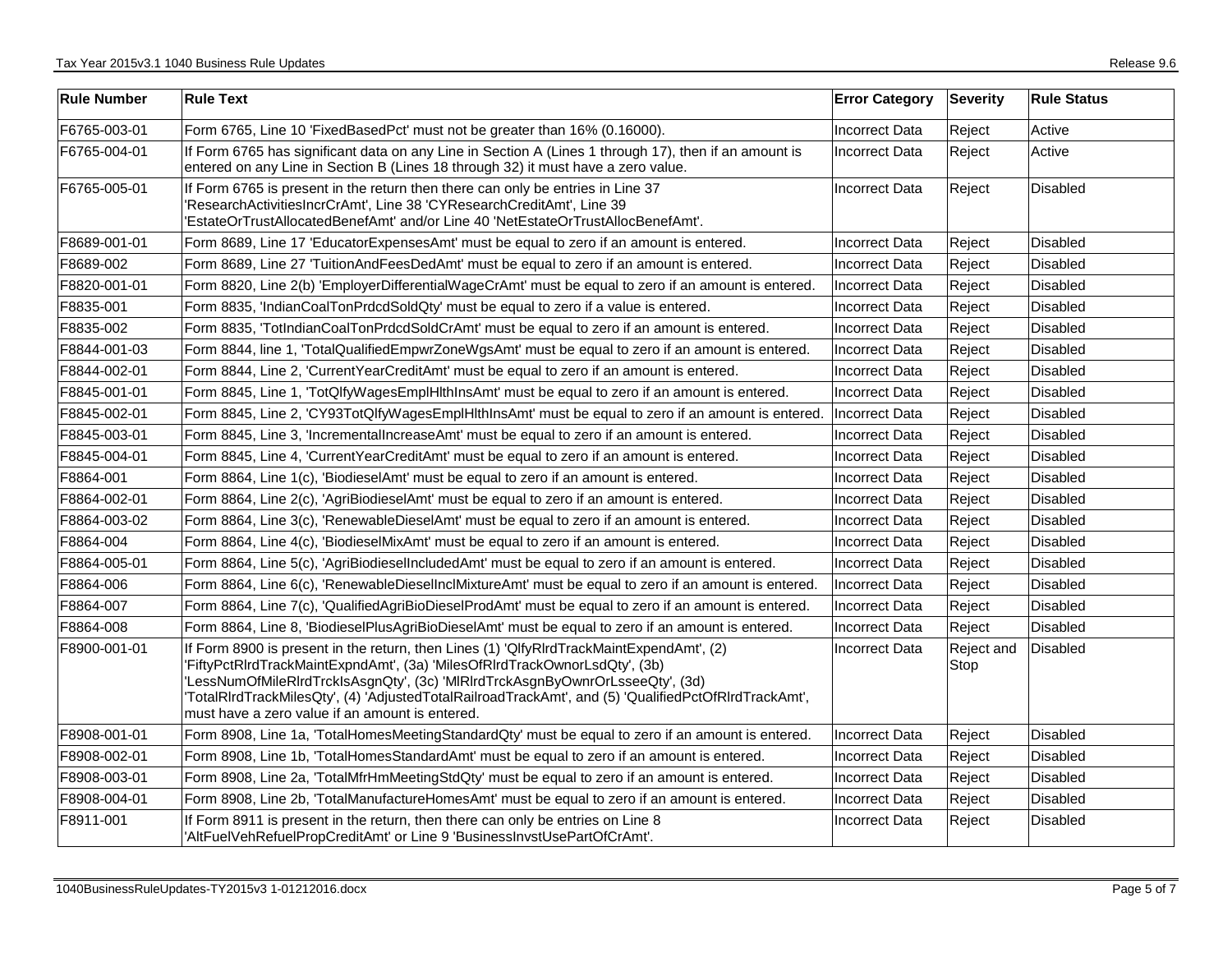| <b>Rule Number</b> | <b>Rule Text</b>                                                                                                                                                                                                                                                                                                                         | <b>Error Category</b> | <b>Severity</b> | <b>Rule Status</b> |
|--------------------|------------------------------------------------------------------------------------------------------------------------------------------------------------------------------------------------------------------------------------------------------------------------------------------------------------------------------------------|-----------------------|-----------------|--------------------|
| F8917-001          | Each 'StudentSSN' on Form 8917, Line 1b must not be equal to 'StudentSSN' on Form 8863, Line 21.                                                                                                                                                                                                                                         | <b>Incorrect Data</b> | Reject          | Active             |
| F8917-003          | If Form 8917, Line 5 'TuitionAndFeesDedIncmLessCrAmt' is greater than 65000 and filing status of the<br>return is ["Single" or "Head of Household" or "Qualifying widow(er) with dependent child" (element<br>IndividualReturnFilingStatusCd' has the value 1 or 4 or 5)], then Line 6 'TuitionAndFeesDedAmt' must<br>be less than 2001. | <b>Incorrect Data</b> | Reject          | Active             |
| F8917-004          | If Form 8917, Line 5 'TuitionAndFeesDedIncmLessCrAmt' is less than 65000 and filing status of the<br>return is ["Single" or "Head of Household" or "Qualifying widow(er) with dependent child" (element<br>IndividualReturnFilingStatusCd' has the value 1 or 4 or 5)], then Line 6 'TuitionAndFeesDedAmt' must<br>be less than 4001.    | <b>Incorrect Data</b> | Reject          | Active             |
| F8917-005          | If Form 8917, Line 5 'TuitionAndFeesDedIncmLessCrAmt' is greater than 130000 and filing status of the Incorrect Data<br>return is "Married filing jointly" (element 'IndividualReturnFilingStatusCd' has the value 2), then Line 6<br>TuitionAndFeesDedAmt' must be less than 2001.                                                      |                       | Reject          | Active             |
| F8917-006          | If Form 8917, Line 5 'TuitionAndFeesDedIncmLessCrAmt' is less than 130001 and filing status of the<br>return is "Married filing jointly" (element 'IndividualReturnFilingStatusCd' has the value 2), then Form<br>8917, Line 6 'TuitionAndFeesDedAmt' must be less than 4001.                                                            | <b>Incorrect Data</b> | Reject          | Active             |
| F8917-007          | Form 8917, Line 5 'TuitionAndFeesDedIncmLessCrAmt' must be less than 160001, if filing status of the<br>return is "Married filing jointly" (element 'IndividualReturnFilingStatusCd' has the value 2).                                                                                                                                   | <b>Incorrect Data</b> | Reject          | Active             |
| F8917-008          | Form 8917, Line 5 'TuitionAndFeesDedIncmLessCrAmt' must be less than 80001, if filing status of the<br>return is ["Single" or "Head of Household" or "Qualifying widow(er) with dependent child" (element<br>'IndividualReturnFilingStatusCd' has the value 1 or 4 or 5)].                                                               | <b>Incorrect Data</b> | Reject          | Active             |
| F8917-009          | Form 8917, Line 6 'TuitionAndFeesDedAmt' must be equal to Form 1040, Line 34<br>'TuitionAndFeesDedAmt'.                                                                                                                                                                                                                                  | Data Mismatch         | Reject          | Active             |
| F8917-011-01       | Each 'StudentSSN' on Form 8917, Line 1b must be equal to 'PrimarySSN' or 'SpouseSSN' in the Return  Incorrect Data<br>Header or any 'DependentSSN' on Line 6c(2) of the return.                                                                                                                                                          |                       | Reject          | Active             |
| F8917-012          | If Form 8917 is present in the return, then Line 3, 'TotalIncomeAmt' must be equal to Form 1040, Line<br>22 'TotalIncomeAmt'.                                                                                                                                                                                                            | <b>Incorrect Data</b> | Reject          | Active             |
| F8917-014          | Form 8917 must not be present in the return.                                                                                                                                                                                                                                                                                             | <b>Incorrect Data</b> | Reject          | <b>Disabled</b>    |
| F8923-001-01       | Form 8923, Line 1 'TotalTrainingCostsAmt' must be equal to zero if an amount is entered.                                                                                                                                                                                                                                                 | <b>Incorrect Data</b> | Reject          | Disabled           |
| F8923-002-01       | Form 8923, Line 2, 'AllowableTrainingCostsAmt' must be equal to zero if an amount is entered.                                                                                                                                                                                                                                            | <b>Incorrect Data</b> | Reject          | Disabled           |
| F8936-020          | Form 8936, Line 7, 'Section179ExpenseDeductionAmt' must be equal to zero if an amount is entered.                                                                                                                                                                                                                                        | <b>Incorrect Data</b> | Reject          | <b>Disabled</b>    |
| F8936-021          | Form 8936, Line 8, 'NetBusinessInvestmentUseAmt' must be equal to zero if an amount is entered.                                                                                                                                                                                                                                          | Incorrect Data        | Reject          | <b>Disabled</b>    |
| F8936-022          | Form 8936, Line 9, 'BusinessInvestmentUseRatioAmt' must be equal to zero if an amount is entered.                                                                                                                                                                                                                                        | <b>Incorrect Data</b> | Reject          | <b>Disabled</b>    |
| F8936-023          | Form 8936, Line 16, 'TenativeCrPersonalUseRatioAmt' must be equal to zero if an amount is entered.                                                                                                                                                                                                                                       | <b>Incorrect Data</b> | Reject          | Disabled           |
| F8936-024          | Form 8936, Line 17, 'MaxCreditPerVehiclePersonalAmt' must be equal to zero if an amount is entered.                                                                                                                                                                                                                                      | <b>Incorrect Data</b> | Reject          | <b>Disabled</b>    |
| F982-011           | Form 982, line 10b 'ExcludedToReducePrinResAmt' must be equal to zero if an amount is entered.                                                                                                                                                                                                                                           | Incorrect Data        | Reject          | Disabled           |
| F982-012           | Form 982, line 1e 'DischargeOfQualifiedPrinResInd' must not be checked.                                                                                                                                                                                                                                                                  | <b>Incorrect Data</b> | Reject          | Disabled           |
| SA-F1040-017       | If Schedule A (Form 1040), Line 5b checkbox 'StateAndLocalSalesTaxInd' is checked, then Line 5<br>'StateAndLocalTaxAmt' must be equal to zero if an amount is entered.                                                                                                                                                                   | Incorrect Data        | Reject          | <b>Disabled</b>    |